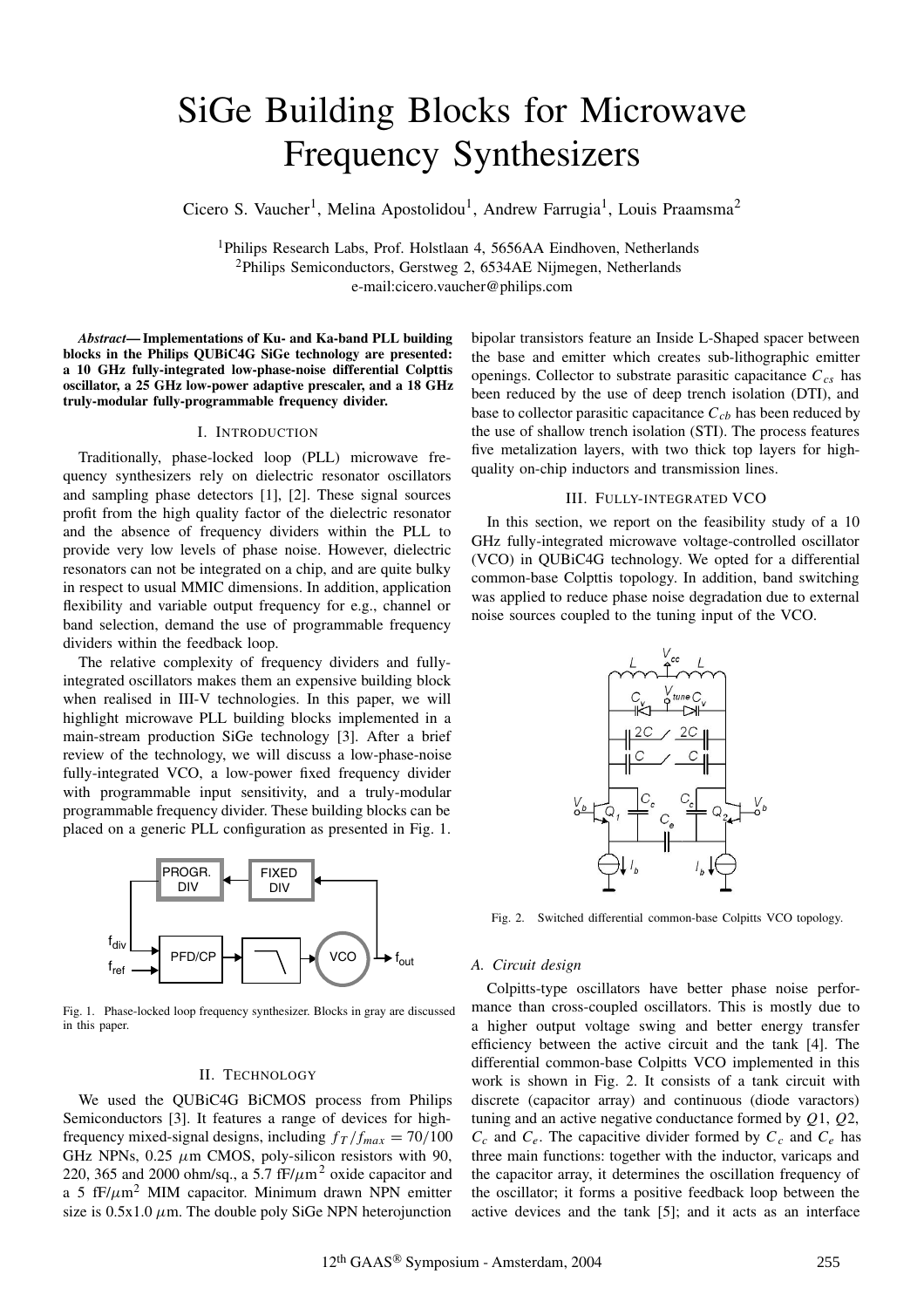circuit between the LC tank and the active circuit components. The quality factor Q of the tank is maintained through the transformation of the resistive load seen at the active device emitters  $\alpha/gm$  (with  $\alpha$  the common-base current gain), into a higher differential impedance *Req*|*tank* seen at the tank terminals,

$$
R_{eq|tank} \approx 2\left(1 + \frac{2C_e}{C_c}\right)^2 \frac{\alpha}{gm} \tag{1}
$$

There is a trade-off between loop-gain and tank *Q* in choosing the capacitance ratio  $C_c/C_e$ . The value used in this design is  $C_c/C_e = 1$ , including active device parasitic capacitors. Simulations showed that this was the optimum ratio with respect to phase noise. The tuning elements (diode varactors and capacitor array) are placed in parallel to the inductor, so that *Cc*/*Ce* remains relatively constant over frequency. Compared to other integrated common-base Colpitts oscillators [5], where the varactors are placed in parallel to  $C_e$ , this set up reduces variation in tank Q-factor and thus VCO phase noise with tuning.

In this design, a circular single-turn inductor is used. To reduce substrate losses and parasitic capacitances, a wafflepatterned DTI shield is placed beneath the inductor. The 3  $\mu$ m thick top-metal-layer inductor has an inner diameter of 270  $\mu$ m with a width of 10  $\mu$ m. Measurements showed an equivalent differential inductance of around 0.66 nH in the 10 GHz frequency range. The measured Q factor is about 26 at 10 GHz and peaks at around 20 GHz with a value of 30. Inductor and VCO simulations were performed using the compact model described in [6]. Simulations showed that the tank voltage swing reaches up to 3.4 V peak in the highest frequency band.

## *B. Measurements*

A photomicrograph of the switched VCO with integrated buffer is shown in Fig. 3. The layout was made as symmetrical as possible to ensure true differential operation. It includes onchip supply and tuning voltage decoupling, and occupies 0.8 x 0.91 mm<sup>2</sup> of die area including bond-pads. Active area is  $0.4 \times 0.53$  mm<sup>2</sup>.



Fig. 3. Photomicrograph of the switched VCO.

The measured tuning characteristic is shown in Fig. 4. The switched oscillator covers a tuning range of 9.4 GHz to 10.7 GHz in four bands of approximately 500 MHz each. The phase noise of the VCO was measured on-wafer using the HP3048A setup. It achieves a phase noise performance of up to -94.4 dBc/Hz at 100 kHz offset from a 10.5 GHz carrier, as seen in





Fig. 4. VCO frequency as a function of reverse tuning voltages, for the different bands.



Fig. 5. Switched Colpitts VCO phase noise measurement. The increased noise level close to 1 MHz offset frequencies is due to imperfect decoupling of the on-wafer measurement system.

Fig. 5. The VCO consumes 7 mA in each of the core devices and operates on a supply voltage of 3.3 V.

# IV. FIXED-RATIO FREQUENCY DIVIDER

In this section we describe a low-power frequency divider, namely a prescaler divide-by-8 circuit. The prescaler consists of an input amplifier, of a cascade of three divide-by-two stages, and of an output buffer with 50  $\Omega$  output impedance for simple interfacing to PCB microstrip lines.

# *A. Circuit design*

The divider cells are based on the toggle flip-flop principle. The toggle flip-flop consists of two D-latches in series, with the inverted output of the second latch being fed-back to the input of the first latch, see Fig. 6. A current-mode-logic (CML) D-latch consists of a "gate" differential pair (the "gate pair") and of a cross-coupled differential pair (the "latch pair").

The maximum operation frequency of the toggle flip-flop is determined by the load on the output of the gate differential



Fig. 6. Circuit implementation of an adaptive divide-by-2 cell (adaptive toggle flip-flop).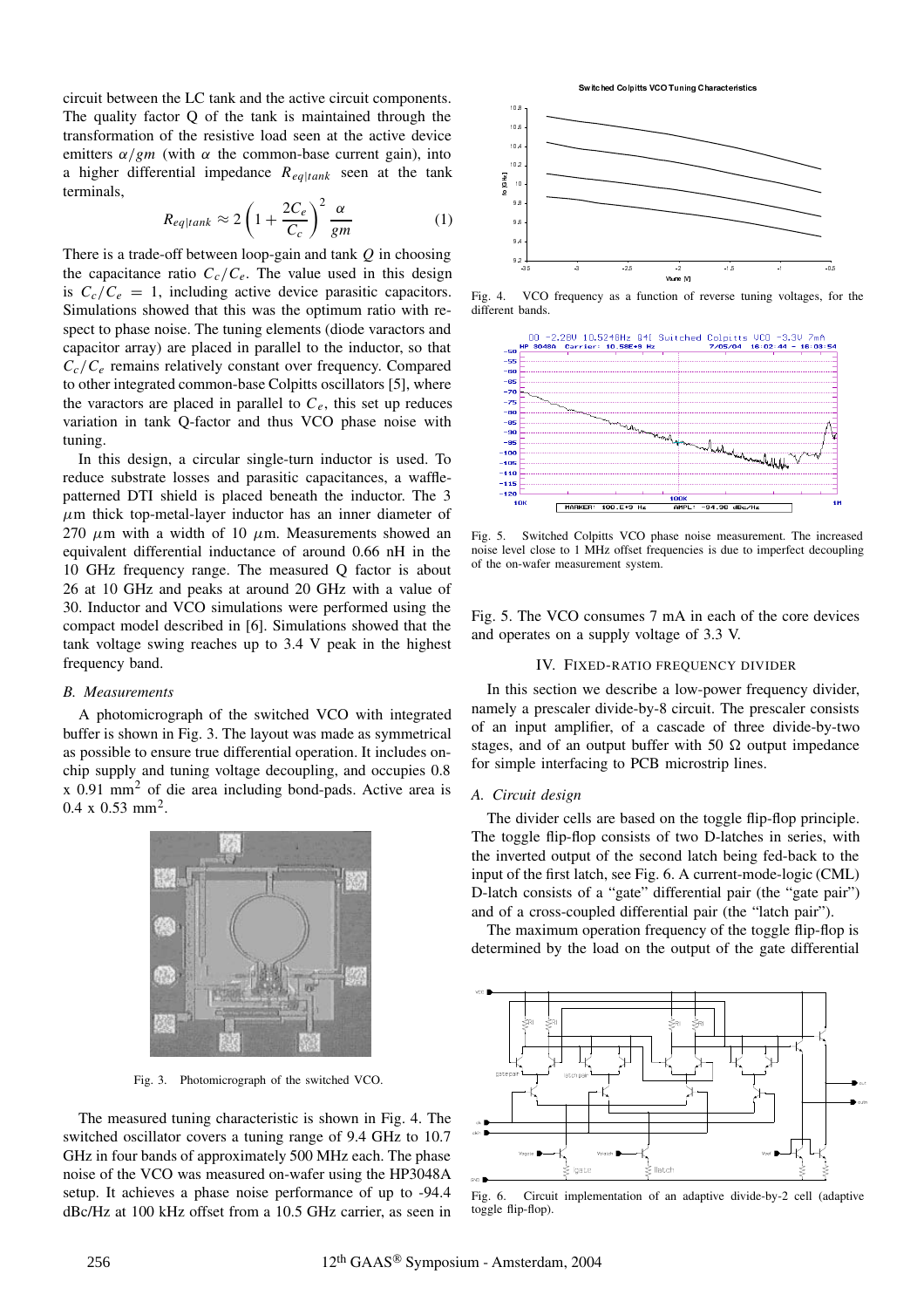pairs [7]. Fig. 6 shows that the output of a gate pair is loaded by the latch pair and by the input circuitry of the other gate pair. An analysis of the load at the output of the gate pair shows that the latch pair accounts for a significant fraction of the load.

At the relatively high current density levels used to achieve peak  $f<sub>T</sub>$  in the transistors, the dominant parasitic elements of the latch pair are the base-emitter diffusion capacitances, followed by the base-emitter and the collector-substrate junction capacitances. The junction capacitances can be decreased by sizing of the latch pair transistors, and a decrease of the baseemitter diffusion capacitances can be achieved with a decrease of the current flowing in the latch pair. This is not possible with a standard D-latch implementation [7], [8], because the gate and latch differential pairs share the same biasing current source.

In our circuit we splitted the bias currents of the gate and latch pairs as depicted in Fig. 6 [9]. This enables the bias current of the latch pairs *Ilatch* to be set independently of the gate pair biasing current *Igate*, decreasing the parasitic diffusion capacitances. A decrease of the parasitic junction capacitances was achieved by choice of a smaller transistor size. At low frequencies the current *Ilatch* can be increased to improve the low-frequency sensitivity level, when necessary. In this way the divider described here features a programmable input sensitivity capability.

# *B. Measurements*

Measurements of the processed frequency divider have been performed on-wafer. The biasing currents *I gate* and *Ilatch* can be set externally through input pads. The results of on-wafer sensitivity measurements are presented in Fig. 7, for three different situations of  $I_{latch}$ , with  $I_{gate} = 1.5$  mA. Decreasing *Ilatch* increases the maximum operation frequencies as discussed in the previous section. Note the shift in the freerunning oscillation frequencies as well. High sensitivity at both ends of the sensitivity curve can be obtained by making *Ilatch* adaptive as a function of the operation frequency, extending the operation range with respect to standard techniques.

**Sensitivity as a function of the latch current, Igate = 1.5mA** 



Fig. 7. Input sensitivity as a function of the latch current level. On-wafer measurements.  $I_{gate} = 1.5 \text{ mA}$ ,  $I_{total} = 23 \text{ mA}$ , Vcc = 2.7 V.

## V. PROGRAMMABLE DIVIDER

High-frequency fully-programmable dividers are conventionally implemented as a combination of a dual-modulus prescaler (of division ratios P, P+1) and two-additional frequency counters [10]. This approach lacks modularity and complicates design and layout work. In this section, we highlight a 18 GHz fully-programmable divider which can divide by any integer number in the range 16-255. The divider is based on the extended programmable prescaler architecture [11], [12], eliminating the need for additional frequency counters. The circuit can be used as a generic building block for integer and fractional-N PLLs, or in wideband PLLs operating with large reference frequencies for VCO phase noise suppression.

## *A. Programmable divider architecture*

The architecture of our modular programmable divider is presented in Fig. 8. It is based on a cascade of 2/3 divider cells. A chain of *n* 2/3 cells provides division ratios in the range  $2^n$  to  $2^{n+1} - 1$ . Extended division range is obtained if the effective length of the divider chain  $n'_{min}$  is changed as a function of the programmed division ratio, with the use of extra OR gates as seen in Fig. 8. Without the OR gates a chain of 7 programmable-by-2/3 divider cells provides division ratio from 128 to 255. To have a building block with higher application flexibility, we added OR gates to extend the division range from 16 up to 255. In our case,  $n'_{min} = 4$  and  $n = 7$ . The modularity of the circuitry enables modification of the division range and of the maximum input frequency by addition or removal of basic 2/3 divider cells to the existing structure.



Fig. 8. Block diagram of a modular programmable divider with extended division range. In our design  $n'_{min} = 4$  and  $n = 7$ , providing division from 16 up to 255.



Fig. 9. Functional blocks and logical implementation of a 2/3 divider cell.

## *B. Circuit implementation*

The logical implementation of the 2/3 divider cells is depicted in Fig. 9. The *prescaler logic* block divides, upon control by the *end-of-cycle logic*, the frequency of the *Fin* input signal either by 2 or by 3, and outputs the divided